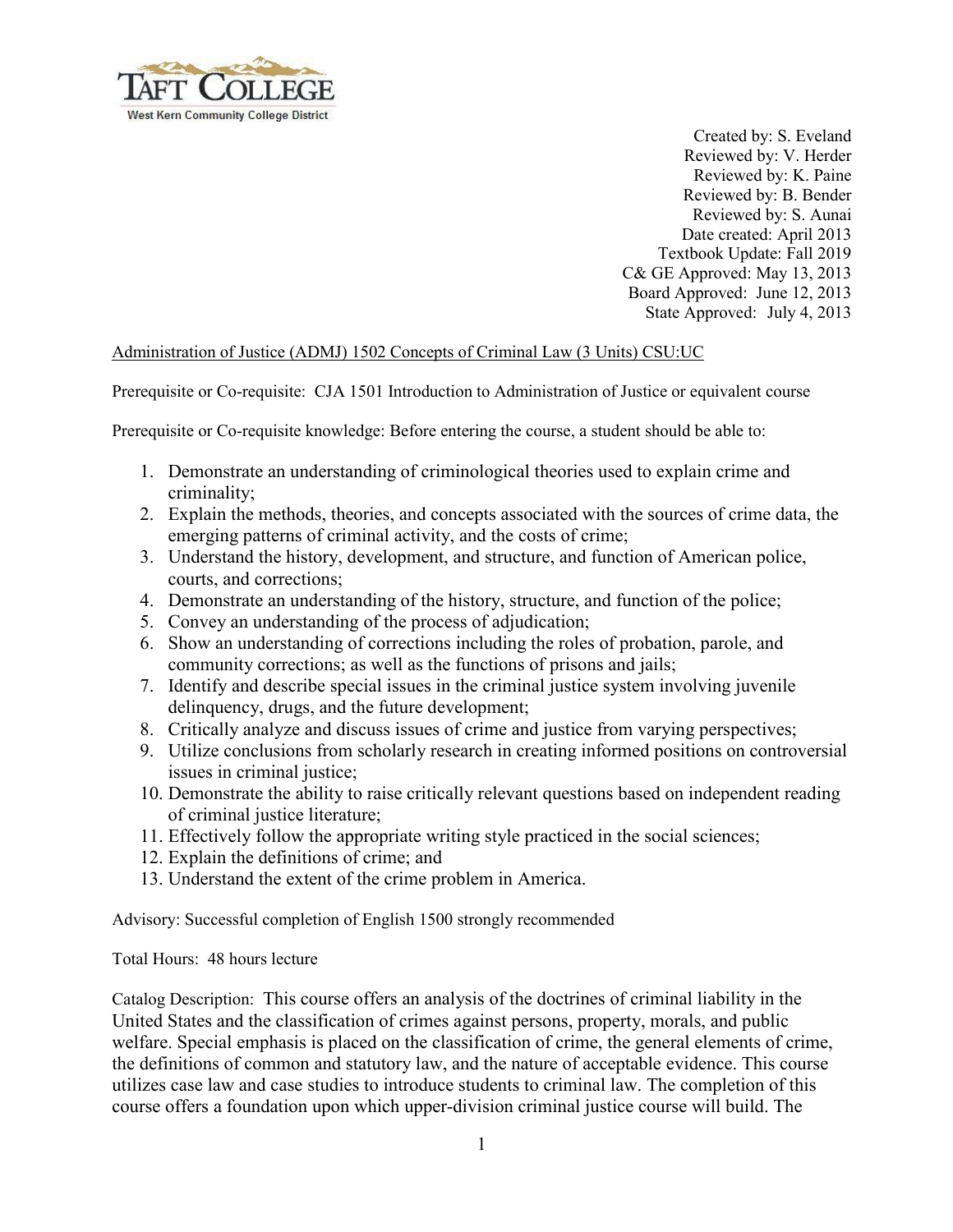

course will also include some limited discussion of prosecution and defense decision making, criminal culpability, and defenses to crimes. C-ID: AJ 120

Type of Class/Course: Degree Credit

Text such as: Swift, Cathy. *Criminal Law*[. University of Minnesota Libraries Publishing, 2018.](file://ct-prod-fs/Course/Course%20Outlines%20of%20Record/A/Adminstration%20of%20Justice/ADMJ%201502/Effective%20Fall%202015-%20UC%20Approved/Swift,%20Cathy.%20Criminal%20Law.%20University%20of%20Minnesota%20Libraries%20Publishing,%202018.)

Additional Required Materials: None

Course Objectives:

By the end of the course, a successful student will be able to:

- 1. Discuss the goals and characteristics of criminal law;
- 2. Explain the adversary system and sources of criminal law;
- 3. Discuss the philosophical and historical evolution of criminal law, noting the role of the judiciary in its development;
- 4. Know the basic terminology, definitions, and theories of criminal law;
- 5. Identify elements of offenses against the person, property, morals, and public welfare;
- 6. Classify crimes according to severity;
- 7. Explain the concept of lesser included offenses;
- 8. Explain capacity to commit crime, causation, and culpability;
- 9. Critically analyze various components of our system of criminal law; and
- 10. Explain and discuss criminal defenses, legal justifications, and burdens of proof.

Course Scope and Content:

Unit I Historical Background of Criminal Law A. Nature of law B. Definition of crime C. Legal system and the beginning of common law D. Common law in the United States E. Role of the judiciary in the evolution of criminal law Unit II Fundamentals of the Adversarial System A. Definition of Adversarial System B. Elements of Adversarial System C. Purpose of Adversarial System D. Goals and Characteristics of Criminal Law Unit III Criminal Law Classifications A. Felony a. categories of felony b. capitol offense B. Misdemeanor a. categories of misdemeanor b. petty offense C. Infractions a. categories of infractions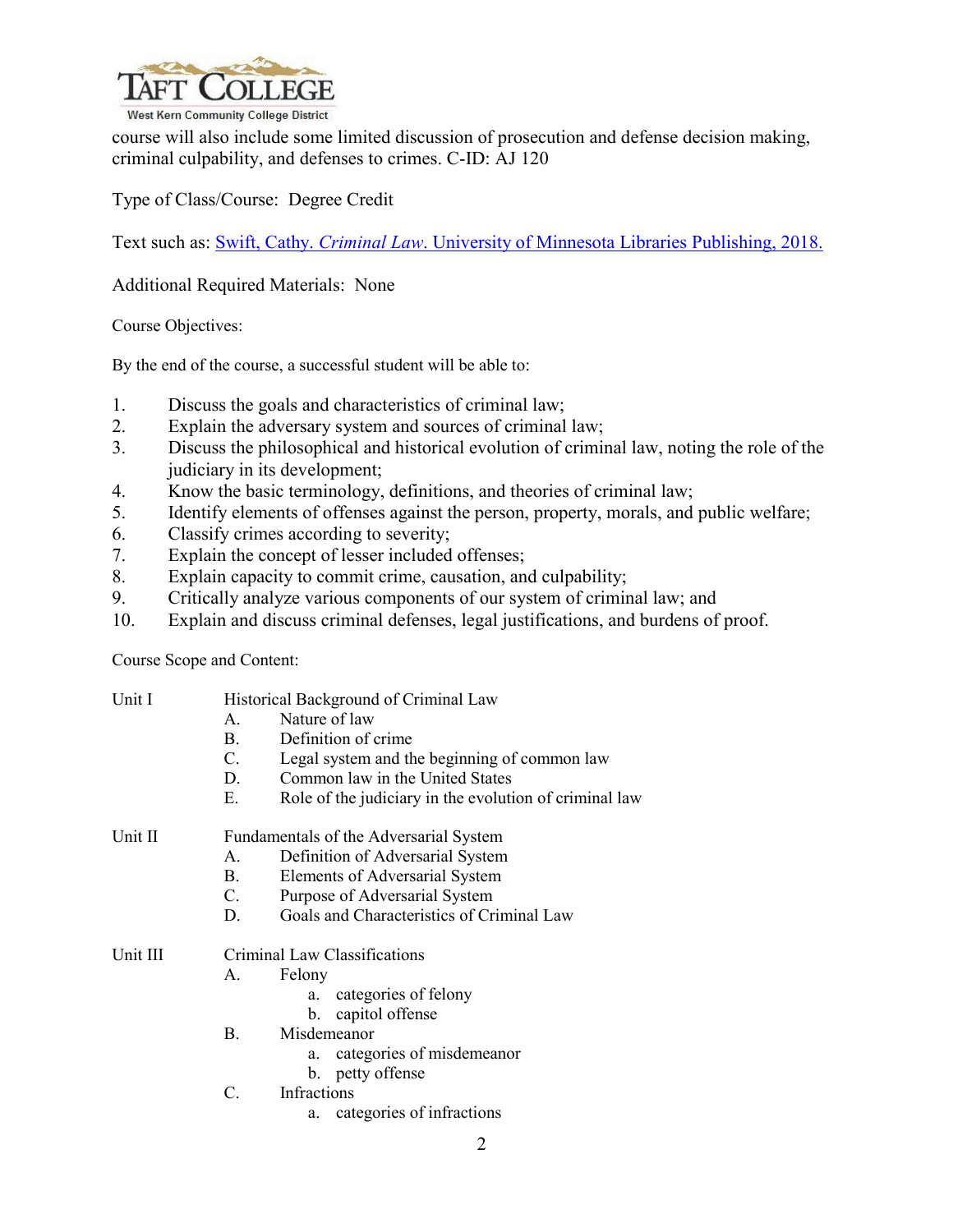

West Kern Community College District

- D. Juvenile<br>E. Aggrava
- Aggravating factors
- F. Greater and lesser included offenses
- G. Elements of crimes

Unit IV Offenses against Persons, Property, Morals, and Public Welfare

- A. Persons
	- a. definition
	- b. assault
	- c. homicide
	- d. sex offense
	- e. other offenses
- B. Property
	- a. definition
	- b. arson
	- c. burglary
	- d. other offenses
- C. Theft/fraud
	- a. definition
	- b. theft
	- c. robbery
	- d. forgery and document crimes
	- e. extortion, blackmail, and bribery
	- f. other offenses
- D. Morals
	- a. prostitution
	- b. gambling
	- c. other
- E. Public welfare
	- a. definition
	- b. types such as
		- i. against public order
		- ii. affecting the judicial process
		- iii. organized crime
		- iv. white-collar
		- v. commercial
		- vi. environmental
		- vii. drug-related
		- viii. other
	- c. elements of the crimes

## Unit V Criminal Defenses and Justifications

- A. Insanity
- B. Automatism<br>C. Intoxication
- Intoxication
- D. Mistake of fact
- E. Necessity/lesser harm
- F. Lawful capacity office
- G. Self defense<br>H. Duress
- Duress
- I. Capacity